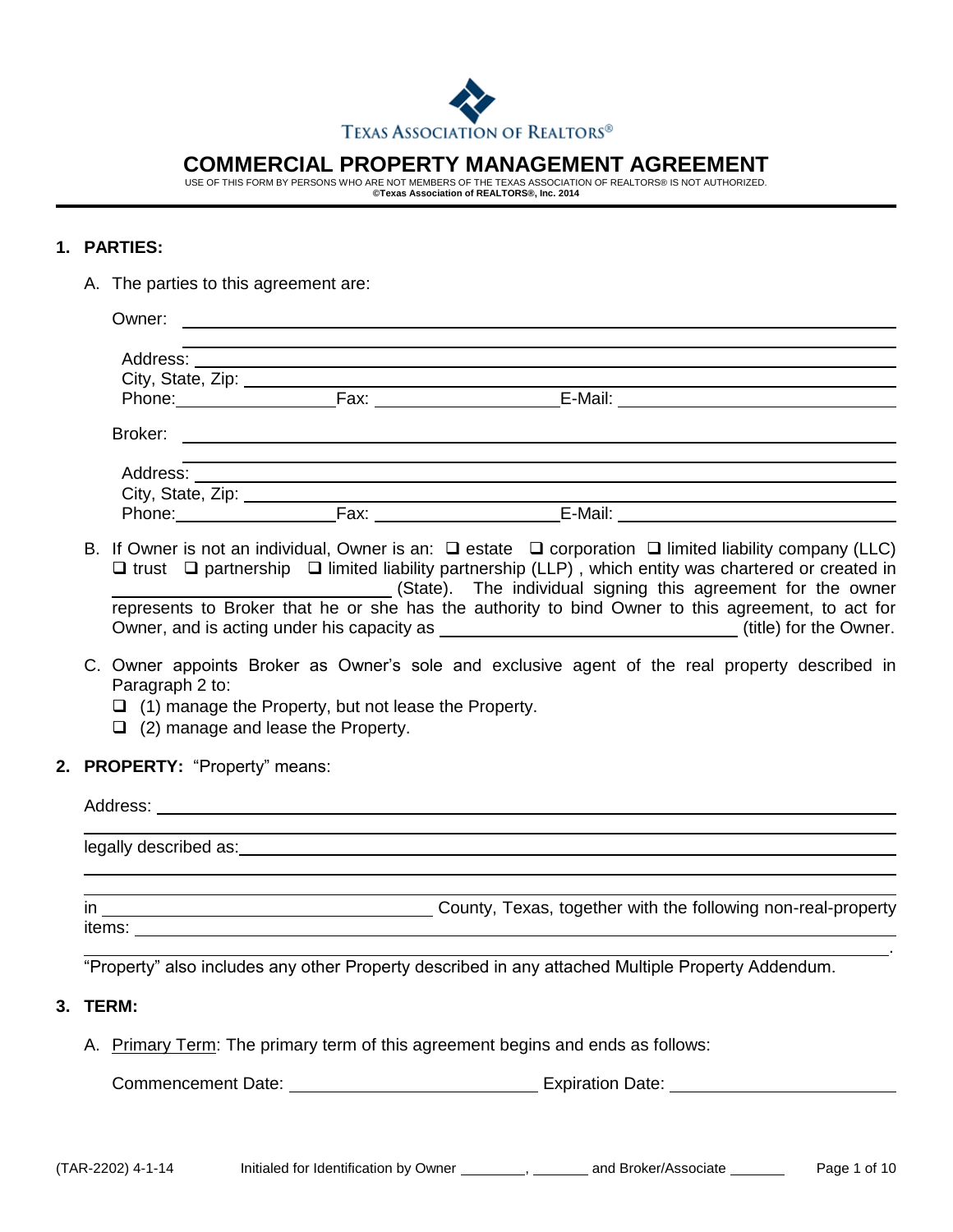B. Automatic Extension: Unless either party provides written notice of termination to the other party at least 30 days before the Expiration Date, this agreement will automatically extend on a monthly basis until either party terminates by providing at least 30 days written notice to the other party.

# **4. AUTHORITY OF BROKER:**

- A. Management Authority: Owner grants to Broker the following authority which Broker may exercise when and to the extent Broker determines to be in Owner's interest:
	- (1) collect and deposit for Owner rents and other charges (for example, returned check charges and late charges) from tenants in the Property in a trust account;
	- (2) collect and deposit security deposits from tenants in:
	- (a) a trust account separate from the account described under Paragraph  $4A(1)$ ;
	- $\Box$  (b) the same trust account described under Paragraph 4A(1);
	- (3) pay from the account described under Paragraph 4A(1) expenses to operate the Property, including but not limited to, maintenance, taxes, insurance, utilities, repairs, security, management fees, leasing fees, and expenses authorized under this agreement;
	- (4) hire contractors to renovate, remodel, or redecorate the Property provided that Broker does not expend more than \$ redecoration without Owner's consent;
	- (5) terminate leases for the Property, negotiate lease terminations, and serve notices of termination;
	- (6) institute and prosecute, at Owner's expense, actions to: (a) evict tenants in the Property; or (b) recover possession of the Property;
	- (7) settle, compromise, or withdraw any action described in Paragraph 4A(6);
	- (8) negotiate and make reasonable concessions to tenants or former tenants in the Property;
	- (9) report payment histories of tenants in the Property to consumer reporting agencies;
	- (10) obtain information from any holder of a note secured by a lien on the Property and any insurance company insuring all or part of the Property;
	- (11) authorize inspectors, appraisers, contractors, and other brokers and their associates to access the Property at reasonable times for purposes contemplated by this agreement and to lend keys and disclose security codes to such persons to enter the Property;
	- (12) display or remove signs, as broker determines appropriate, on the Property in accordance with applicable laws, ordinances, and restrictions; and
	- (13) perform other necessary services related to the management of the Property.
- B. Leasing Authority: This Paragraph 4B applies only if Broker has the authority to lease the Property under Paragraph 1C. Owner grants to Broker the following authority which Broker may exercise when and to the extent Broker determines to be in Owner's interest:
	- (1) advertise the Property for lease by means and methods that Broker determines are reasonably competitive, including but not limited to creating and placing advertisements with interior and exterior photographic and audio-visual images of the Property and related information in any media, including the Internet;
	- (2) place "For Lease" signs, "For Information" signs, or other signs on the Property in accordance with applicable laws, regulations, ordinances, restrictions, and owners' association rules;
	- (3) remove all other signs offering the Property for sale or lease;
	- (4) submit the Property as a listing with one or more listing services at any time the Property is marketed for lease and to change or terminate such listings;
	- (5) authorize other brokers, their associates, and their clients to access the Property at reasonable times and to lend keys and disclose security codes to such persons to enter the Property;
	- (6) duplicate keys and access devices to facilitate convenient and efficient showings of the Property and to lease the Property;
	- (7) verify information and references in rental applications from prospective tenants;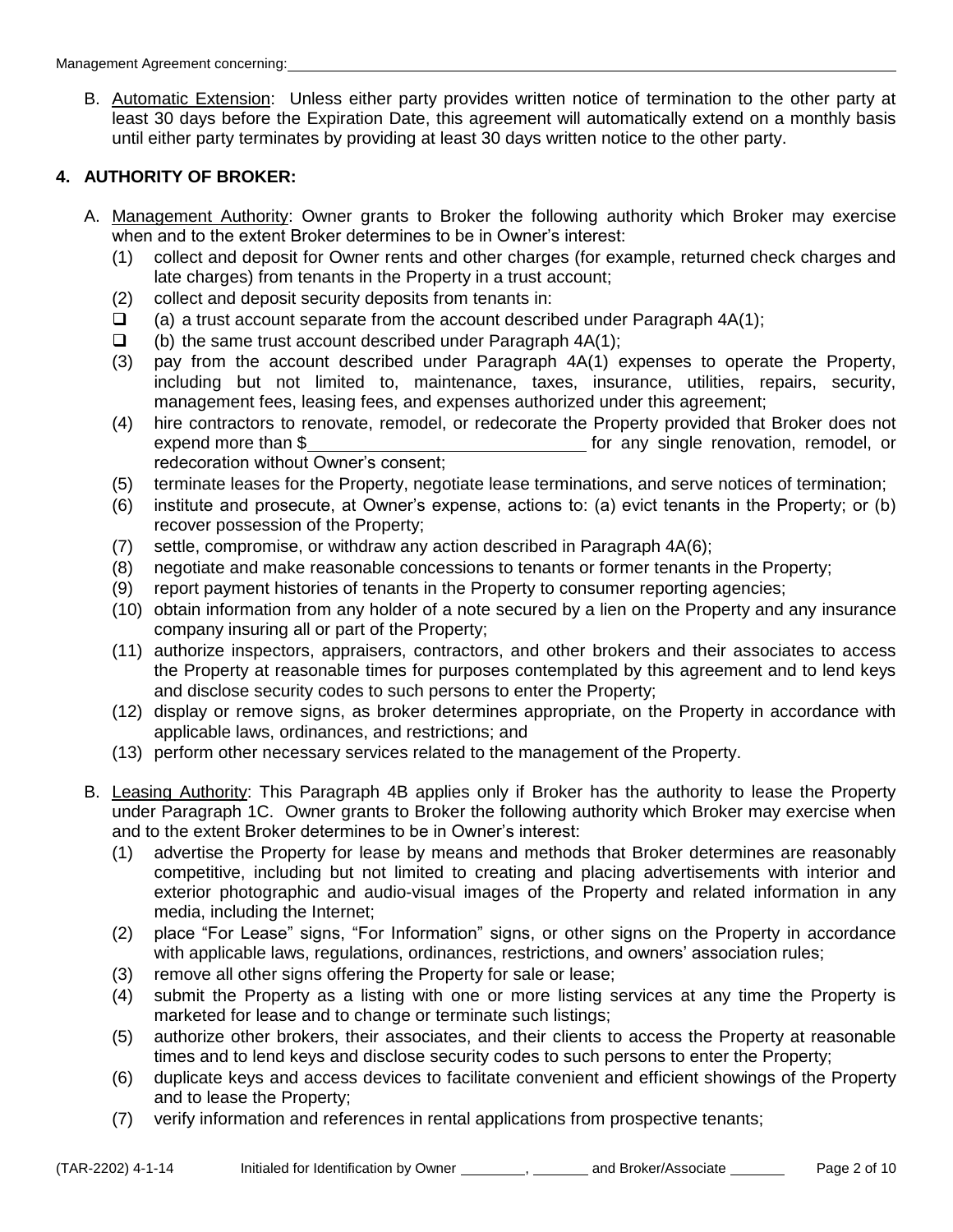- (8) offer to pay another broker from the compensation Broker receives under this agreement a portion of the compensation received by Broker;
- (9) negotiate and execute leases on Owner's behalf for the Property at market rates and on competitively reasonable terms for initial terms of not less than \_\_\_\_\_\_\_\_\_ months and not more than \_\_\_\_\_\_\_\_\_\_\_ months and in accordance with any instructions in Paragraph 20;
- (10) negotiate and execute any amendments, extensions, or renewals to any leases for the Property on Owner's behalf;
- (11) collect application fees from prospective tenants; and
- (12) perform other necessary services related to the leasing of the Property.
- C. Record Keeping: Broker will:
	- (1) maintain accurate records related to the Property and retain such records for not less than 4 years;
	- (2) file reports with the Internal Revenue Service which Broker may be required to file concerning funds received on behalf of Owner under this agreement (for example, Form 1099);
	- (3) send to Owner each  $\Box$  quarter  $\Box$  month a statement of receipts, disbursements, and charges; and
	- (4) remit to Owner the funds collected by Broker for Owner under this agreement, less authorized deductions:
	- $\Box$  (a) on a  $\Box$  quarterly  $\Box$  monthly basis;
	- $\Box$  (b) as Owner may instruct from time to time.

#### D. Security Deposits:

- (1) Broker will:
	- (a) maintain security deposits received from tenants in the trust account described under Paragraph 4A(2); and
	- (b) in accordance with applicable law and the leases for the Property, account to the tenants for the security deposits, make lawful deductions from the security deposits, and return the security deposit balances to the tenants from the trust account.
- (2) After this agreement ends, Broker will deliver to Owner or the Owner's designee the security deposits held by Broker under leases of the Property, less deductions authorized by this agreement, and will send written notices to the tenants that state:
	- (a) that this agreement has ended;
	- (b) the contact information for the Owner or the Owner's designee; and
	- (c) that Owner is responsible for accounting for and returning the tenant's security deposit.
- (3) If Broker complies with this Paragraph 4D, Owner will indemnify Broker from any claim or loss from a tenant for the return of a security deposit. This Paragraph 4D survives termination of this agreement.
- E. Performance Standard: Broker will:
	- (1) use reasonable care when exercising Broker's authority and performing under this agreement; and
	- (2) exercise discretion when performing under this agreement in a manner that Broker believes to be in Owner's interest, provided that Broker will treat any tenant honestly and fairly.
- F. Deductions and Offset: Broker may disburse from any funds Broker holds in trust for Owner:
	- (1) any compensation due Broker under this agreement;
	- (2) any funds Broker is authorized to expend under this agreement; and
	- (3) any reimbursement Broker is entitled to receive under this agreement.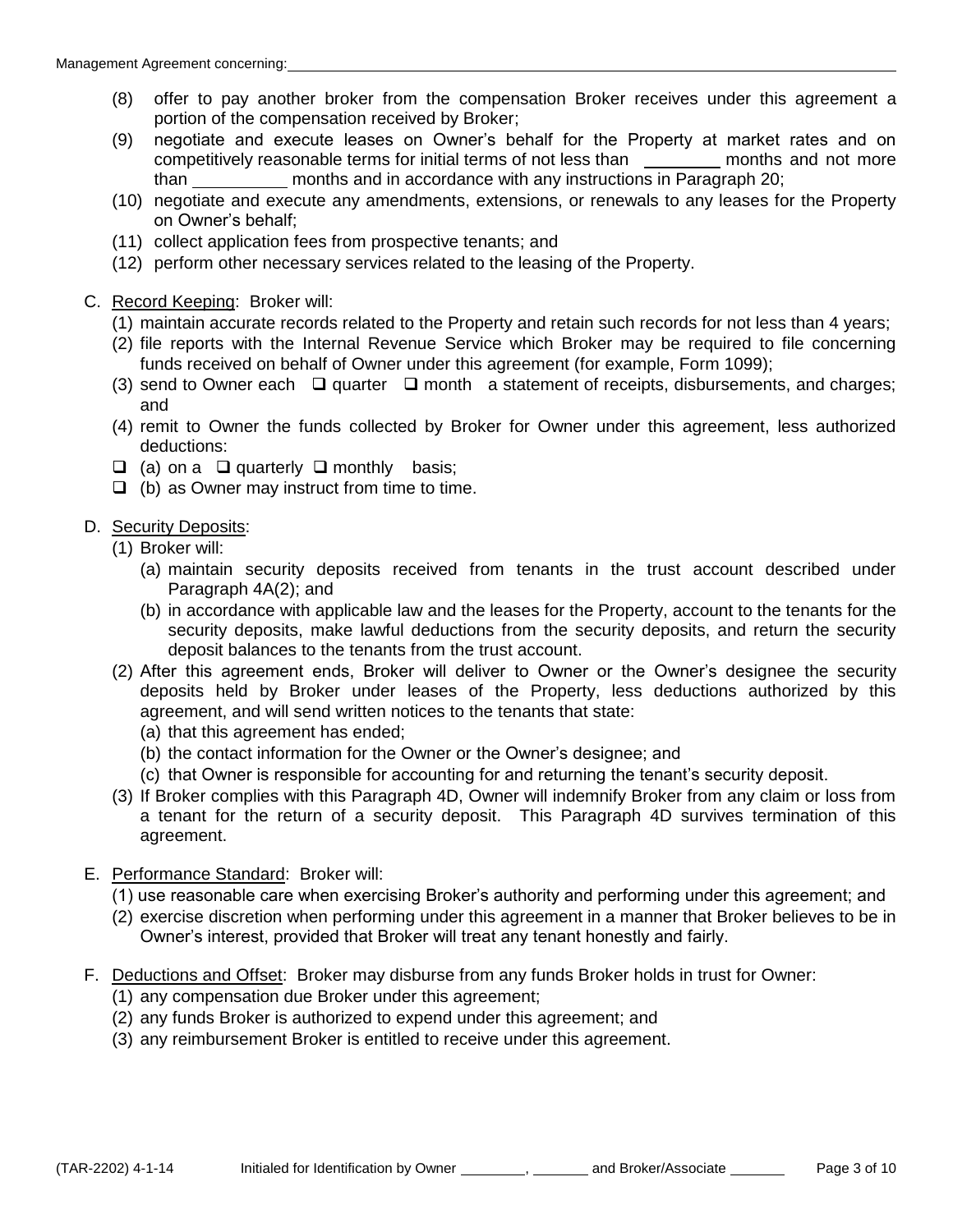#### G. Insurance and Attorneys:

- (1) Broker may not file a claim for a casualty loss with the carrier insuring the Property. Broker may communicate with the carrier to facilitate the processing of any claim Owner may file or other matters that Owner instructs Broker to communicate to the carrier.
- (2) Broker may not directly or indirectly employ or pay a lawyer to represent Owner. Broker may communicate with Owner's attorney in accordance with Owner's instructions.
- **5. RELATIONSHIP OF THE PARTIES:** This agreement does not create a partnership or joint venture between the parties. Broker is an independent contractor.
- **6. LEGAL COMPLIANCE:** The parties will comply with all obligations, duties, and responsibilities under the Texas Property Code, fair housing laws, and any other statute, administrative rule, ordinance, or restrictive covenant applicable to the use, leasing, management, or care of the Property.
- **7. RESERVES:** Upon execution of this agreement, Owner will deposit the following amount with Broker to be held in a trust account as a reserve for Owner: \$\_\_\_\_\_\_\_\_\_\_\_\_\_\_\_\_\_\_\_\_. Broker may, at Broker's discretion, use the reserve to pay any expense related to the management of the Property (including but not limited to Broker's fees). If the balance of the reserve becomes less than the amount stated, Broker may: (a) deduct an amount that will bring the balance to the amount stated from any subsequent rent received on behalf of Owner and deposit the amount into the reserve; or (b) notify Owner that Owner must promptly deposit additional funds with Broker to bring the balance to the amount stated.
- **8. ADVANCES:** Owner will, in advance, provide Broker all funds necessary for the leasing and management of the Property. Broker is not obligated to advance any money to Owner or to any other person.

## **9. OWNER'S REPRESENTATIONS:**

- A. General: Except as disclosed in Paragraph 20, Owner represents that:
	- (1) Owner has fee simple title to and peaceable possession of the Property and all its improvements and fixtures, unless rented, and the legal capacity to lease the Property;
	- (2) Owner is not bound by another agreement for the management of the Property that is or will be in effect during this agreement;
	- (3) if Broker has the authority to lease the Property under Paragraph 1C, Owner is not bound by: (a) another agreement with another broker for the lease of the Property that will be in effect during this agreement; or (b) any agreement or covenant that prohibits owner from leasing the Property;
	- (4) Owner is not delinquent in the payment of any property taxes, owners' association fees, property insurance, mortgage, or any encumbrance on or affecting the Property;
	- (5) the Property is not subject to the jurisdiction of any court; and
	- (6) all information related to the Property that Owner provides to Broker is true and correct to the best of Owner's knowledge.
- B. Property Condition: (*select (1) or (2) below*)
	- $\Box$  (1) Except as stated below, in this agreement, or in any addendum, Owner is not aware of: (1) any condition affecting the Property that materially affects the health or safety of an ordinary tenant; (2) any environmental hazard on the Property; or (3) any violation of any ordinance, statute, restriction, or law related to the Property.  $\overline{a}$
	- (2) Owner has completed a Commercial Property Condition Statement (TAR-1408) which is attached to this Agreement.

<u>. Andre de la contrada de la contrada de la contrada de la contrada de la contrada de la contrada de la contra</u>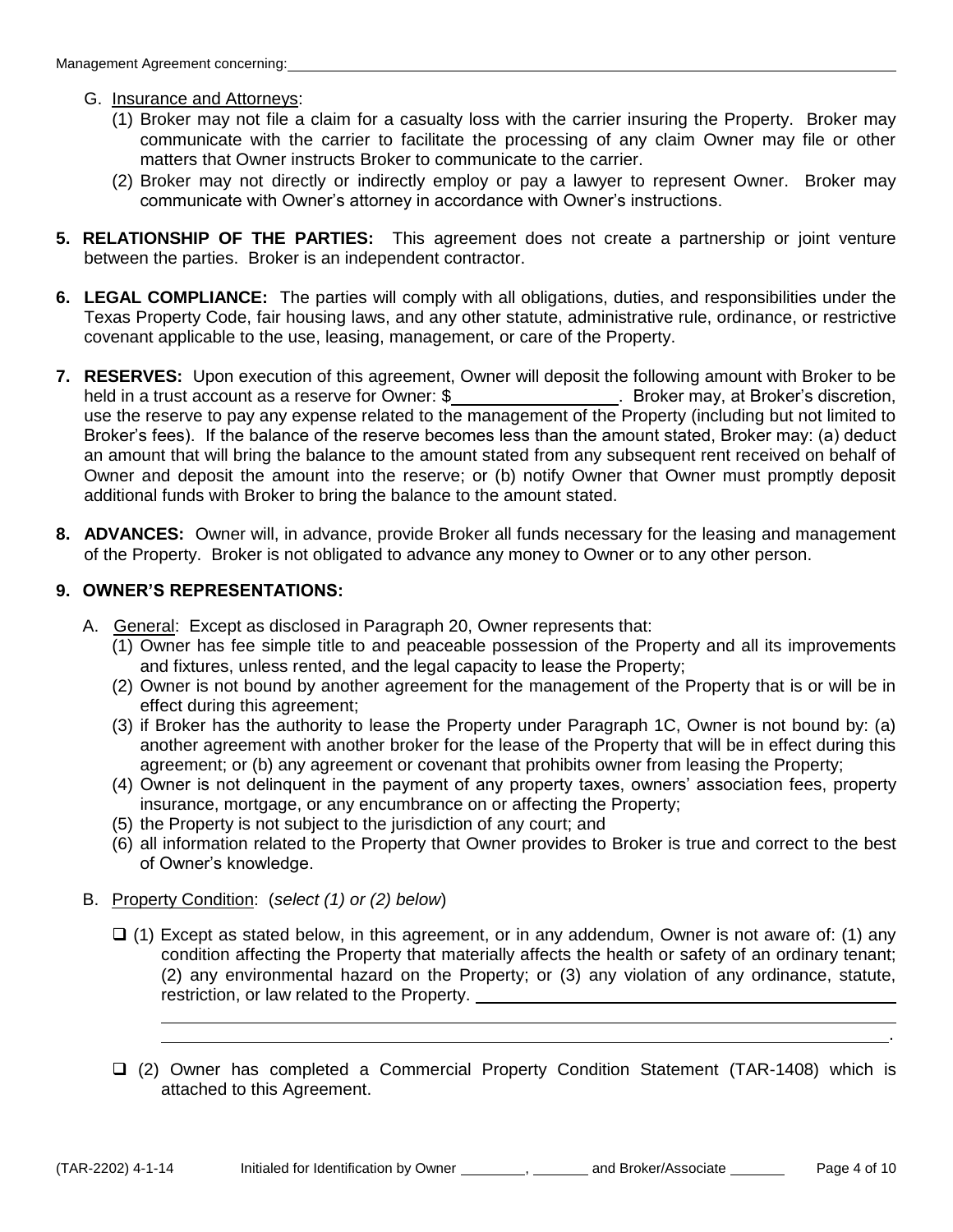## **10. OWNER'S COOPERATION:**

- A. Owner agrees to:
	- (1) cooperate with Broker to facilitate the management of the Property;
	- (2) not deal with or negotiate with any tenant in the Property concerning any matter related to the management of the Property but refer all such dealings to Broker;
	- (3) not enter into a management agreement with another broker for the management of the Property to become effective during this agreement;
	- (4) provide Broker with copies of any existing leases or rental agreements related to the Property;
	- (5) provide Broker with keys and access devices to the Property;
	- (6) provide Broker with copies of all warranties related to the Property or any item in the Property;
	- $\overrightarrow{p}$  tender to Broker any security deposits paid by any existing tenants in the Property;
	- (8) complete any disclosures or notices required by law or a lease of the Property;
	- (9) amend applicable notices and disclosures if a material change occurs during this agreement; and
	- (10) notify Broker if Owner becomes delinquent in the payment of: (a) any mortgage or other encumbrance secured by the Property; (b) property taxes; (c) property insurance; or (d) owners' association fees.
- B. If Broker has the authority to lease the Property under Paragraph 1C, Owner further agrees to
	- (1) cooperate with Broker to facilitate the showing, marketing, and lease of the Property;
	- (2) not rent or lease the Property to anyone without Broker's prior written approval;
	- (3) not negotiate with any prospective tenant who might contact Owner directly, but refer all prospective tenants to Broker;
	- (4) not deal with or negotiate with any tenant in the Property concerning any matter related to the leasing of the Property but refer all such dealings to Broker; and
	- (5) not enter into a listing agreement with another broker for the rental or leasing of the Property to become effective during this agreement.

## **11. INSURANCE:**

- A. At all times during this agreement, Owner must maintain in effect:
	- (1) a public liability insurance policy that names Broker as a co-insured or additional insured and covers losses related to the Property in an amount of not less than \$ on an occurrence basis; and
	- (2) an insurance policy for the Property in an amount equal to the reasonable replacement cost of the Property's improvements and that contains endorsements which contemplate the leasing of the Property with vacancies between lease terms.
	- (3) rental replacement insurance in an amount not less than the annual expected rentals of the Property.
- B. Not later than the 15th day after the Commencement Date, Owner must deliver to Broker copies of certificates of insurance evidencing the coverage required under Paragraph 11A. If the coverage changes at any time during this agreement, Owner must deliver to Broker a copy of the insurance certificate evidencing the change not later than 10 days after the change.
- C. If Owner fails to comply with Paragraphs 11A or 11B, Broker may:
	- (1) purchase insurance that will provide Broker the same coverage as the required insurance under Paragraph 11A(1) and Owner must promptly reimburse Broker for such expense; or
	- (2) exercise Broker's remedies under Paragraph 17.
- D. Owner will comply with all the requirements of the insurance policies obtained in compliance with Paragraph 11A.
- **12. BROKER'S FEES:** All fees to Broker under this agreement are payable in County, Texas. This Paragraph 12 survives termination of this agreement with regard to fees earned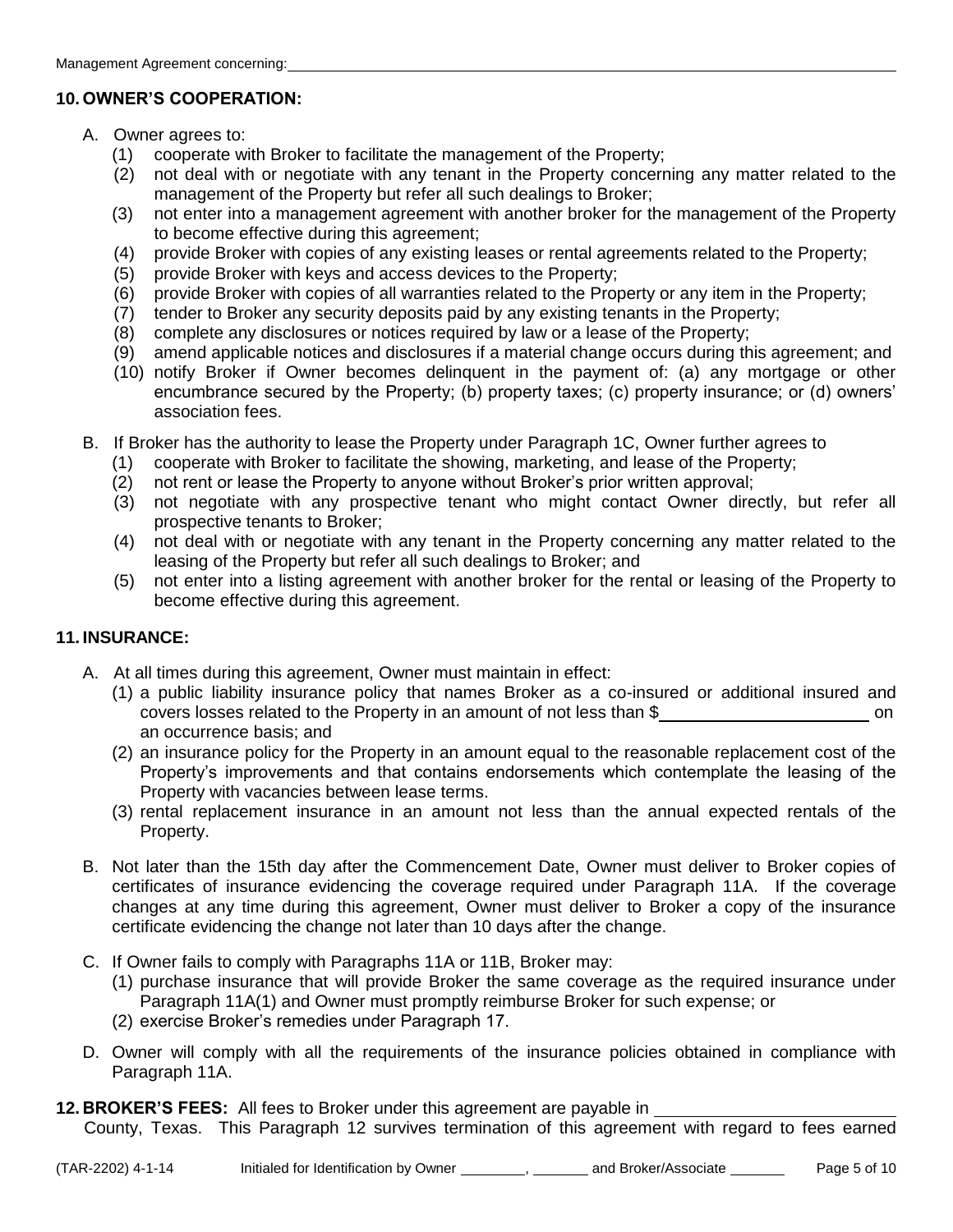during this agreement which are not payable until after its termination. Broker may deduct any fees under this Paragraph 12 from any funds Broker holds in trust for Owner. If more than one property or unit is made part of and subject to this agreement, each of the provisions below will apply to each property or unit separately.

- □ A. Management Fees: Each month Owner will pay Broker the greater of \$ management fee) or: *(Check one box only.)*
	- (1) % of the base monthly rents  $\Box$  and additional rents, collected that month.
	- $\blacksquare$  (2)  $\blacksquare$

 A vacancy in the Property or failure by a tenant to pay rent does not excuse payment of the minimum management fee. Management fees under this Paragraph 12A are earned daily and are payable not later than the last day of each month.

- □ B. Leasing Fees for New Tenancies: Each time the Property is leased to a new tenant, Owner will pay Broker a leasing fee equal to: *(Check one box only.)* 
	- $\Box$  (1) % of the base rents  $\Box$  and additional rents, to be paid under the lease.
- $\Box$  (2)  $\Box$ The leasing fees under this Paragraph 12B are earned and payable at the time the lease is executed.
- C. Renewal or Extension Fees: Each time a tenant in the Property renews or extends a lease, Owner will pay Broker a renewal or extension fee equal to: *(Check one box only.)* 
	- $\Box$  (1)  $\Box$  % of the base rents  $\Box$  and additional rents, to be paid under the renewal or extension.
	-

 $\Box$  (2)  $\Box$  The renewal or extension fees under this Paragraph 12C are earned at the time the renewal or lease is executed by the parties to the lease and are payable at the time the renewal or extension is effective. For the purposes of this paragraph, a new lease for the same Property with the same tenant then occupying the Property is an extension or renewal. This Paragraph 12C does not apply to month-tomonth renewals or month-to-month extensions.

- □ D. Fees in the Event of a Sale:
	- (1) Fee if a Tenant Purchases Property: If at any time during this agreement or within days after it ends, Owner sells the Property to a tenant who occupied the Property during the term of this agreement, Owner will pay Broker a fee equal to: *(Check one box only.)*
	- $\begin{array}{c} \square \text{ (a)} \longrightarrow \text{% of the sales price.} \\ \square \text{ (b)} \end{array}$
- $\Box$  (b)  $\Box$

 Fees under this Paragraph 12D(1) are earned at the time Owner agrees to sell the Property and are payable at the time the sale closes.

- (2) Fee if Buyer is Procured through Broker: If during this agreement, Owner agrees to sell the Property to a person other than a tenant who occupied the Property and Broker procures the buyer, directly or through another broker, Owner will pay Broker a fee equal to: *(Check one box only.)*
- $\Box$  (a)  $\Box$  % of the sales price.
- $\Box$  (b)  $\Box$

 Fees under this Paragraph 12D(2) are earned at the time Owner agrees to sell the Property and are payable at the time the sale closes.

 (3) Sale Coordination Fees: If at any time during this agreement Owner agrees to sell the Property and Broker is not paid a fee under Paragraph 12D(1) or (2), Owner will pay Broker

 for Broker's time and services to coordinate showings, inspections, appraisals, repairs, and other related matters. Fees under this Paragraph 12D(3) are earned at the time such services are rendered and payable upon Owner's receipt of Broker's invoice.

 (4) Definition: "Sell" means to agree to sell, convey, transfer or exchange any interest in the Property whether by oral or written agreement or option.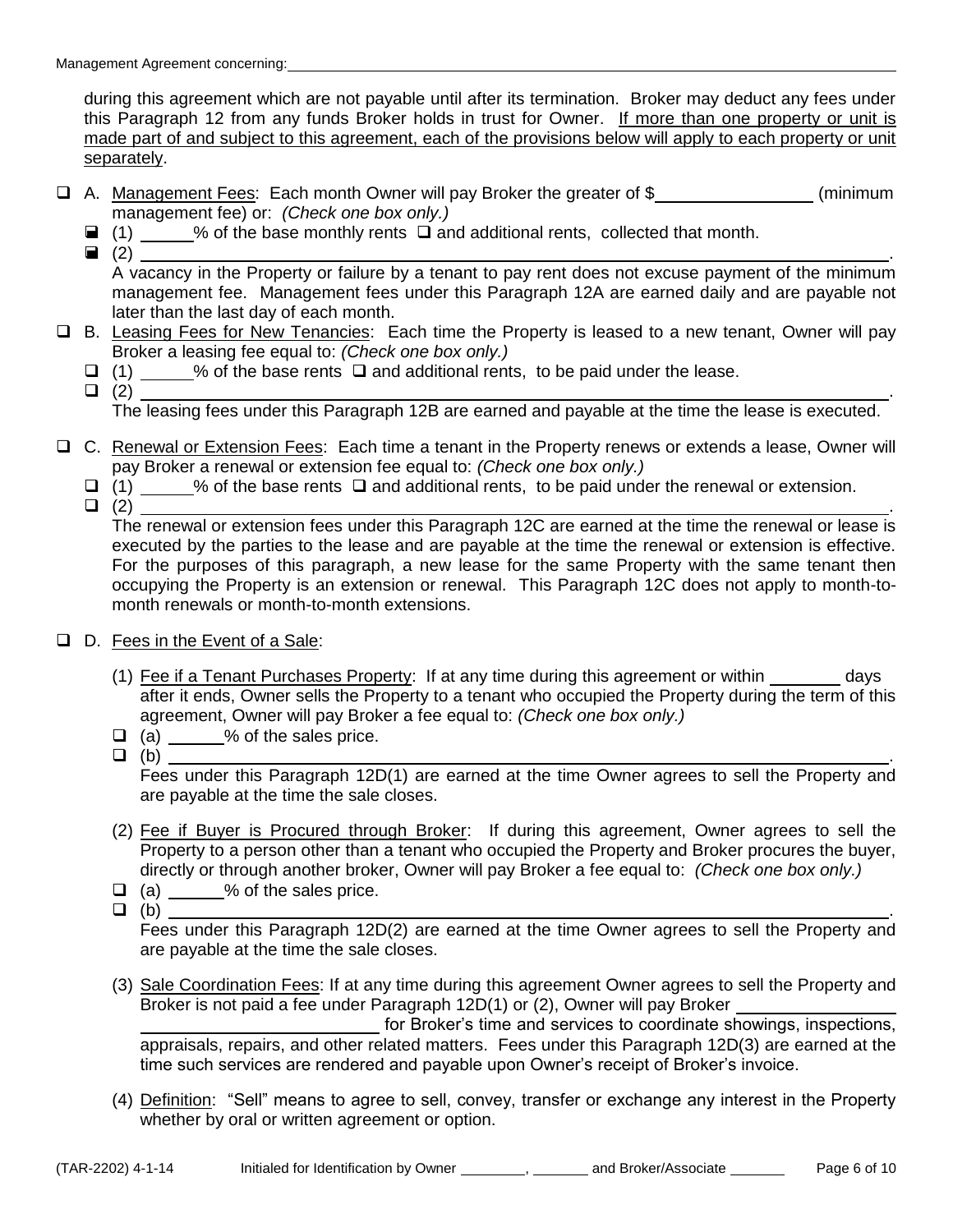- (5) Separate Listing Agreement Controls: If Owner sells the Property and pays Broker the fee under a separate written listing agreement between Owner and Broker this Paragraph 12D will not apply.
- □ E. Service Fees: Each time Broker arranges for the Property to be repaired, maintained, redecorated, or altered as permitted by this agreement, Owner will pay Broker a service fee equal to: *(Check one box only.)* 
	- (1) \_\_\_\_\_% of the total cost of each repair, maintenance, alteration, or redecoration.
- $\Box$  (2)  $\Box$  The service fees under this Paragraph 12E are earned at the time the repair, maintenance, redecoration, or alteration is made and are payable upon Owner's receipt of Broker's invoice.
- □ F. Interest on Trust Accounts: Any trust account Broker maintains under this agreement may be an interest-bearing or income producing account. Broker may retain any interest or income from such account as compensation under this agreement. Broker will remove any interest or income payable under this Paragraph 12F from the trust account not later than the 30th day after the interest or income is paid.
- G. Administrative Fees: If Broker collects administrative charges from tenants or prospective tenants, including but not limited to, application fees, returned check fees, or late charges (as authorized under Paragraph 4A), Broker will retain such fees as compensation under this agreement. The administrative fees under this Paragraph 12G are earned and payable at the time Broker collects such fees.
- □ H. Fees Related to Legal Proceedings: If Owner requests or instructs Broker to appear in any legal proceeding or deposition related to the Property (including, but not limited to, evictions, tenant disputes, security deposit disputes, and suits for damages), Owner will pay Broker \$ per for Broker's time expended in such matters and in preparation of such matters. Fees under this Paragraph 12H are earned at the time the services are rendered and payable upon Owner's receipt of Broker's invoice.

<u>. Andre de la contrada de la contrada de la contrada de la contrada de la contrada de la contrada de la contra</u>

**I.** Other: **I.** Other:  $\overline{a}$ 

## **13. RESERVED**.

- **14. EXPENSE REIMBURSEMENT:** Upon Owner's receipt of Broker's invoice, Owner will reimburse Broker the following expenses that are related to the leasing or management of the Property: (a) copy charges; (b) charges for long distance telephone calls or facsimile transmissions; (c) regular, express, or certified mail charges; (d) notary fees; (e) photos and videos; (f) reasonable travel expenses, including but not limited to mileage reimbursement (at the standard mileage rate published by the IRS), parking expenses, and tolls; and (g) any other expenditures Broker is authorized to make under this agreement for Owner or that Owner otherwise authorizes Broker to make for Owner.
- **15. FUNDS RECEIVED AFTER TERMINATION:** If Broker receives any funds on behalf of Owner after this agreement ends (for example, rent, damages, past due amounts, and others), Broker will deposit those funds in Broker's trust account and will: (a) pay \_\_\_\_% of the funds received to Broker as compensation for services (for example, research, accounting, communicating, and processing) rendered at that time; and (b) pay the balance of the funds to Owner. This provision survives termination of this agreement.

## **16. LIABILITY AND INDEMNIFICATION:**

**A. Broker is not responsible or liable in any manner for personal injury to any person or for loss or damage to any person's real or personal property resulting from any act or omission not caused by Broker's negligence, including but not limited to injuries or damages caused by:**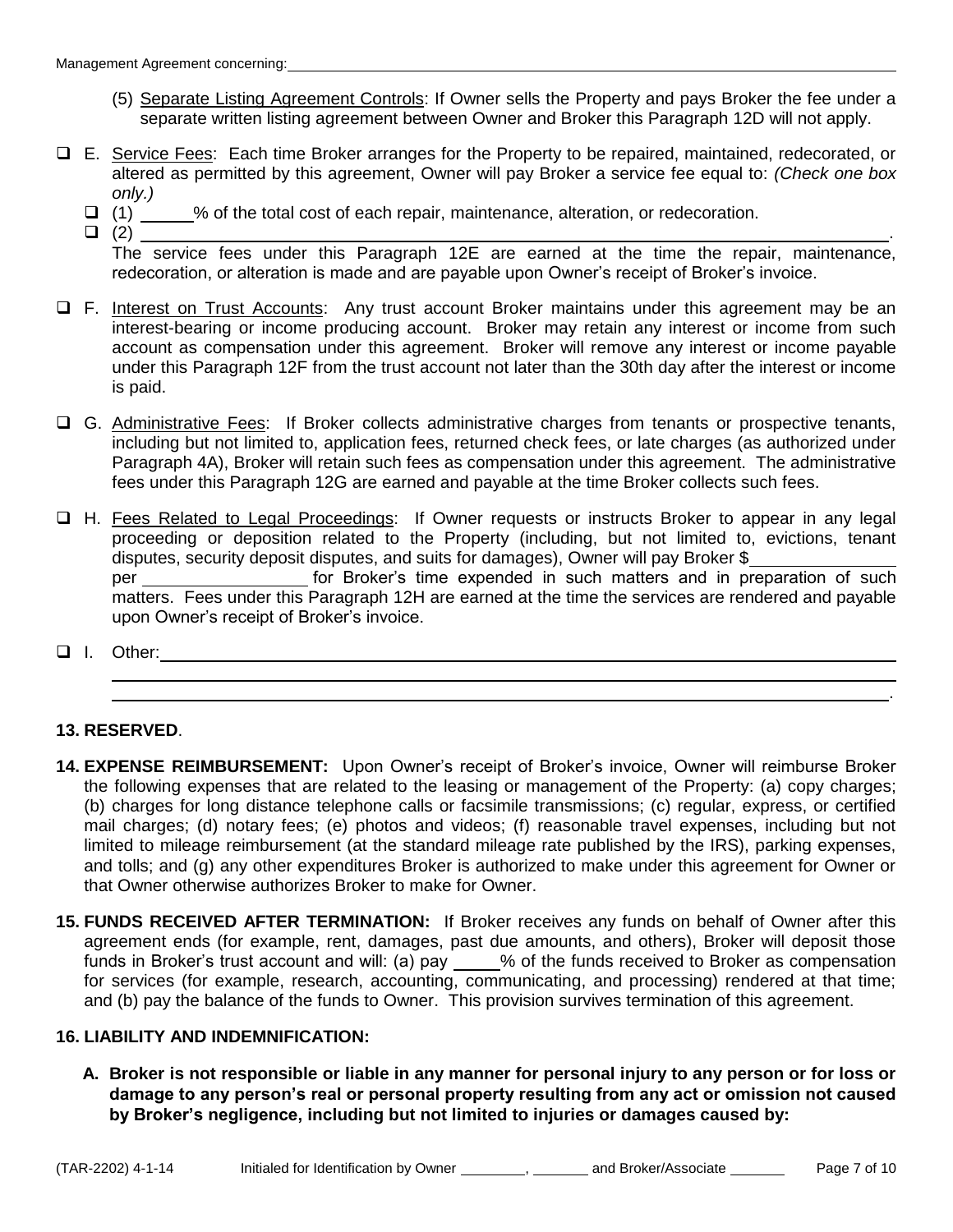- **(1) other brokers, their associates, inspectors, appraisers, and contractors who are authorized to access the Property;**
- **(2) acts of third parties (for example, vandalism, theft, or other criminal acts);**
- **(3) freezing or leaking water pipes;**
- **(4) a dangerous condition or environmental condition on the Property; or**
- **(5) the Property's non-compliance with any law or ordinance.**
- **B. Broker is not responsible or liable in any manner for:** 
	- **(1) any late fees or other charges Owner incurs to any creditor caused by late or insufficient payments by any tenant in the Property; or**
	- **(2) damages to Owner caused by a tenant's breach of a lease.**
- **C. Owner agrees to protect, defend, indemnify, and hold Broker harmless from any damage, costs, attorney's fees, and expenses that:**
	- **(1) are caused by Owner, negligently or otherwise;**
	- **(2) arise from Owner's failure to disclose any material or relevant information about the Property;**
	- **(3) are caused by Owner giving incorrect information to any person; or**
	- **(4) are related to the management of the Property and are not caused by Broker, negligently or otherwise.**
- **D. Owner is responsible and liable for all contracts and obligations related to the Property (for example, maintenance, service, repair and utility agreements) entered into before or during this agreement by Owner or by Broker under Broker's authority under this agreement. Owner agrees to hold Broker harmless from all claims related to any such contracts.**
- **17. DEFAULT:** A party is in default of this agreement if the party fails to cure a breach or any violation of this agreement within 10 days after receipt of written demand to cure the breach from the other party. If either party is in default, the non-defaulting party may: (a) terminate this agreement by providing at least 10 days written notice; (b) recover all amounts due to the non-defaulting party under this agreement; (c) recover reasonable collection costs and attorney's fees; and (d) exercise any other remedy available at law. Broker is also entitled to recover any compensation Broker would have been entitled to receive if Owner did not breach this agreement.
- **18. MEDIATION:** The parties agree to negotiate in good faith in an effort to resolve any dispute related to this agreement that may arise between the parties. If the dispute cannot be resolved by negotiation, the dispute will be submitted to mediation. The parties to the dispute will choose a mutually acceptable mediator and will share the cost of mediation equally.
- **19. ATTORNEY'S FEES:** If Owner or Broker is a prevailing party in any legal proceeding brought as a result of a dispute under this agreement or any transaction related to or contemplated by this agreement, such party will be entitled to recover from the non-prevailing party all costs of such proceeding and reasonable attorney's fees.

## **20. SPECIAL PROVISIONS:**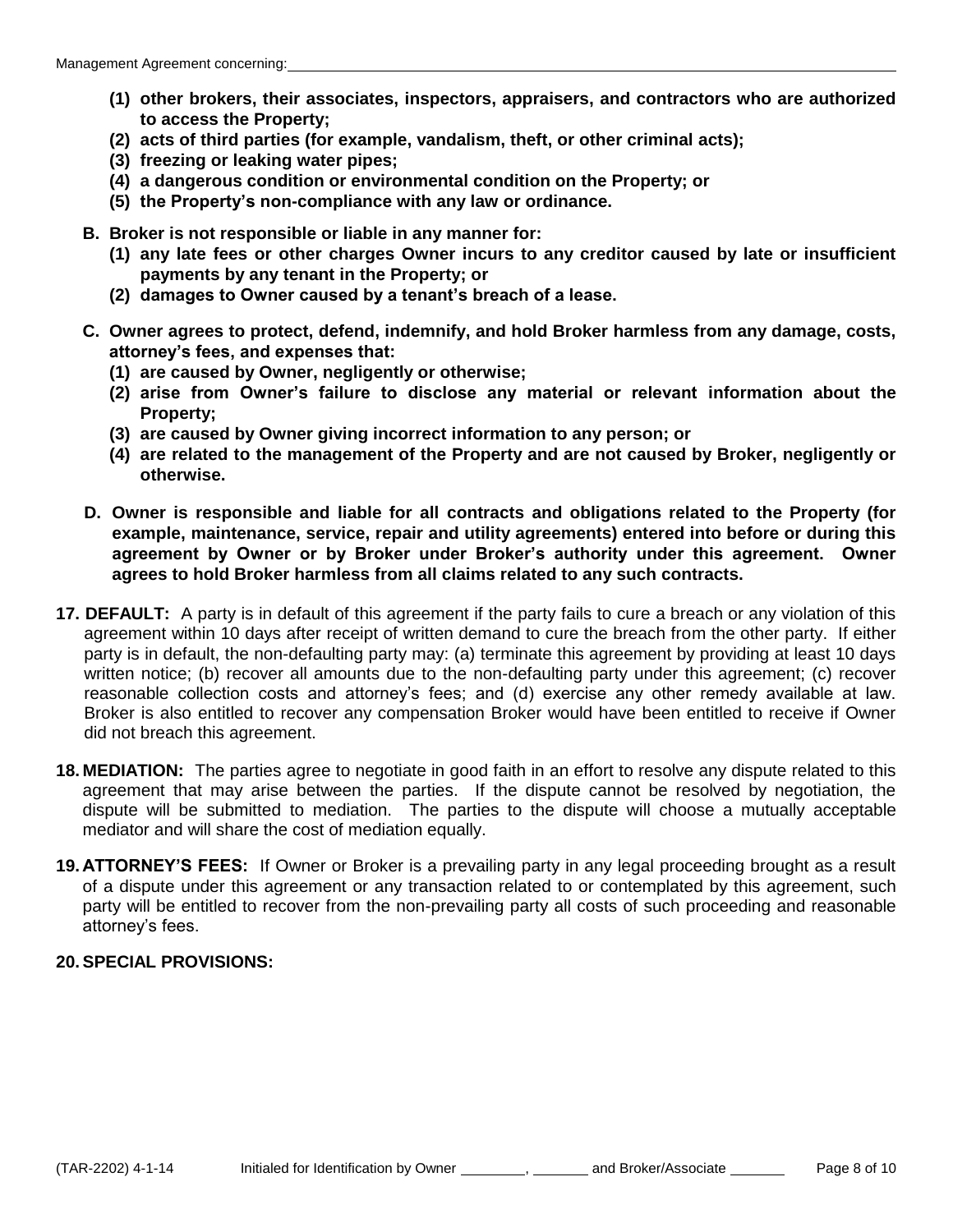- **21. ADDENDA**: Incorporated into this agreement are the following addenda, exhibits, and other information:
- A. Information About Brokerage Services (TAR-2501)
- B. Multiple Property Addendum (TAR-2204)
- C. Addendum for Authorization to Act for Owner before Owners' Association (TAR-2205)
- D. Copy of Rules and Regulations of an Owners' Association
- E. Copy of the Owners' Association Bylaws and Deed Restrictions affecting the Property
- F. Commercial Property Condition Statement (TAR-1408)
- $\Box$  G. Documents authorizing execution of this agreement by the person signing
- $\Box$  H.

*Note: Complete and deliver to Broker IRS W-9 Form or similar form.*

### **22. AGREEMENT OF PARTIES:**

- A. Entire Agreement: This document contains the entire agreement of the parties and may not be changed except by written agreement.
- B. Assignments: Neither party may assign this agreement without the written consent of the other party.
- C. Binding Effect: Owner's obligation to pay Broker an earned fee is binding upon Owner and Owner's heirs, administrators, executors, successors, and permitted assignees.
- D. Joint and Several: All Owners executing this agreement are jointly and severally liable for the performance of all its terms. Any act or notice to, refund to, or signature of, any one or more of the Owners regarding any term of this agreement, its extension, its renewal, or its termination is binding on all Owners executing this agreement.
- E. Governing Law: Texas law governs the interpretation, validity, performance, and enforcement of this agreement.
- F. Severability: If a court finds any clause in this agreement invalid or unenforceable, the remainder of this agreement will not be affected and all other provisions of this agreement will remain valid and enforceable.
- G. Context: When the context requires, singular nouns and pronouns include the plural.
- H. Notices: Notices between the parties must be in writing and are effective when sent to the receiving party's address, fax, or e-mail address specified in Paragraph 1.

#### **23. INFORMATION:**

- **A. Broker's fees or the sharing of fees between brokers are not fixed, controlled, recommended, suggested, or maintained by the Association of REALTORS**®  **or any listing service.**
- **B. The Property must be shown and made available to all persons without regard to race, color, religion, national origin, sex, disability, or familial status. Local ordinances and the National Association of REALTORS**®  **Code of Ethics may provide for additional protected classes (for example, creed, status as a student, marital status, sexual orientation, or age).**